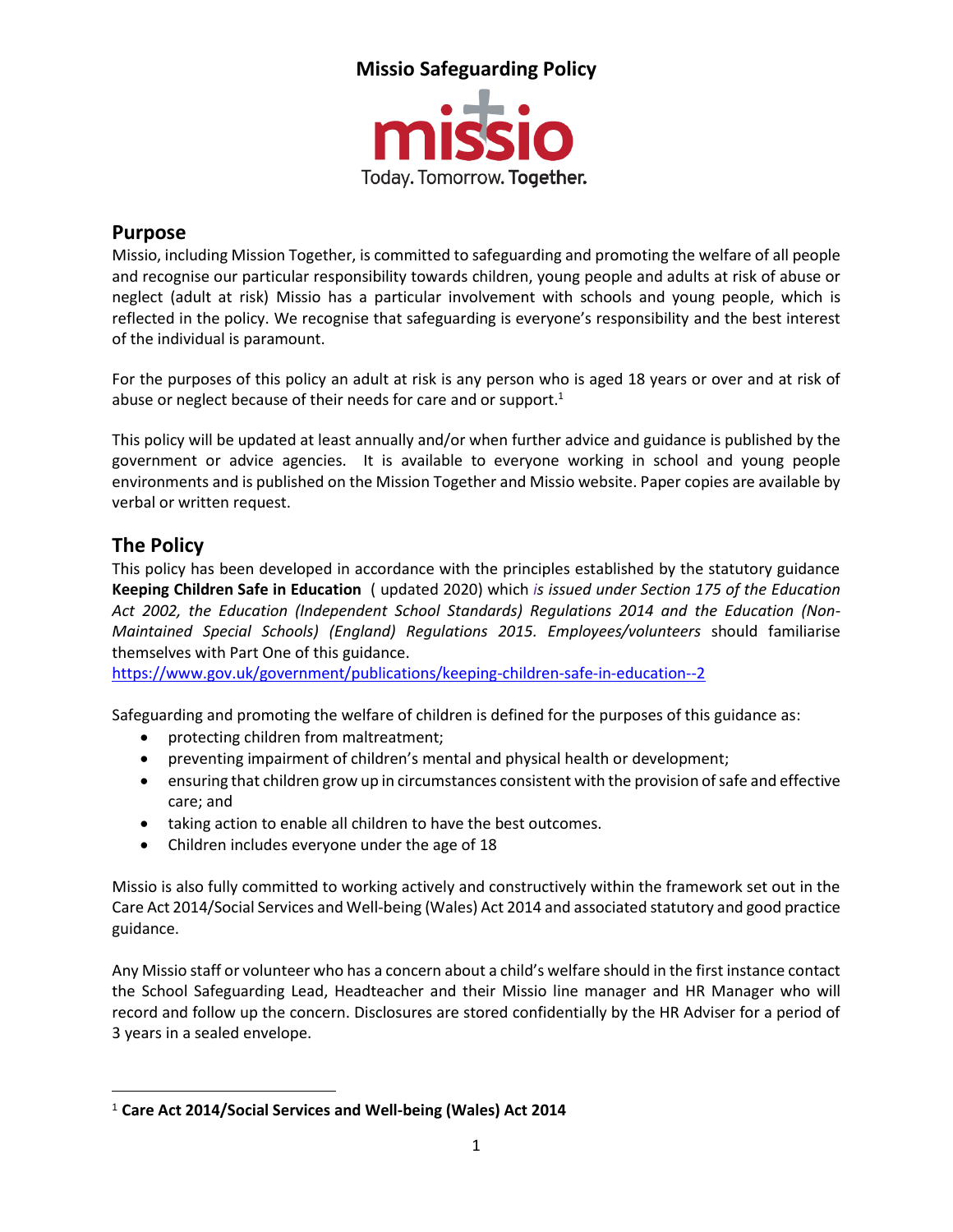**Missio employees and volunteers will only undertake supervised work and activities with children and young people or adults at risk. They are to be** *overseen always* **by a nominated leader or member of employees/volunteers from the visiting establishment who has been checked at an enhanced level, including the Barred List for Children where the work/activity is with children.** 

### **Scope of the Policy**

The Policy applies to all Missio employees. It also applies to all volunteers who work with Missio or in Missio's name. The policy also applies to all those engaged, commissioned or contracted to work with or for Missio in any capacity.

Missio Employees/Volunteers/Contractors will:

- Assess the safeguarding risks for all events which Missio organises and plan for their mitigation.
- Act in good faith and treat other people with dignity and respect, without discrimination, harassment, abuse or neglect;
- Ensure that their personal and professional conduct is, and is seen to be, of the highest standard and does not bring Missio into disrepute;
- Take reasonable action to protect others from harm and to challenge infringements of the rights of others, especially children and young people or adults at risk;
- Ensure that all contact with children, young people or adults at risk (whether by phone, email or direct contact) is supervised, accompanied, or at least in sight of other adults;
- Never shame, belittle or degrade children or adults that are being ministered to, or colleagues;
- Refrain from showing favouritism to anyone, to the exclusion of others, or inconsistent application of rules;
- Refrain from singling out individual children, young people or adults at risk;
- Always challenge bullying and peer-to-peer abuse in all its forms;
- Avoid touching a child, young person or adult at risk, unless there is a reason to do so e.g., the person puts their hand out to shake hands;
- Refrain from engaging in any form of personal relationship with any person being ministered to in the course of their work with Missio;
- Declare any prior relationship with a child, young person, parent, adult (e.g., a family relationship, a neighbour) to the Missio Safeguarding Lead;
- Always obtain consent from schools or other relevant responsible organisation before taking images (e.g. photographs, videos) of them. Consent to the safe use of images (photography and filming) form to be completed.
- The decision to say no will always be respected.

### **Safer recruitment**

Applicants for roles working for Missio will:

- Provide a detailed CV which includes their employment/volunteering history and any gaps in that history will be explored at interview;
- Provide two referees;
- Provide evidence of identity and qualifications;
- If offered employment/voluntary role, be checked in accordance with the Disclosure and Barring Service (DBS) regulations *as appropriate to the role;*
- If offered employment/voluntary role, provide evidence of their right to work in the UK;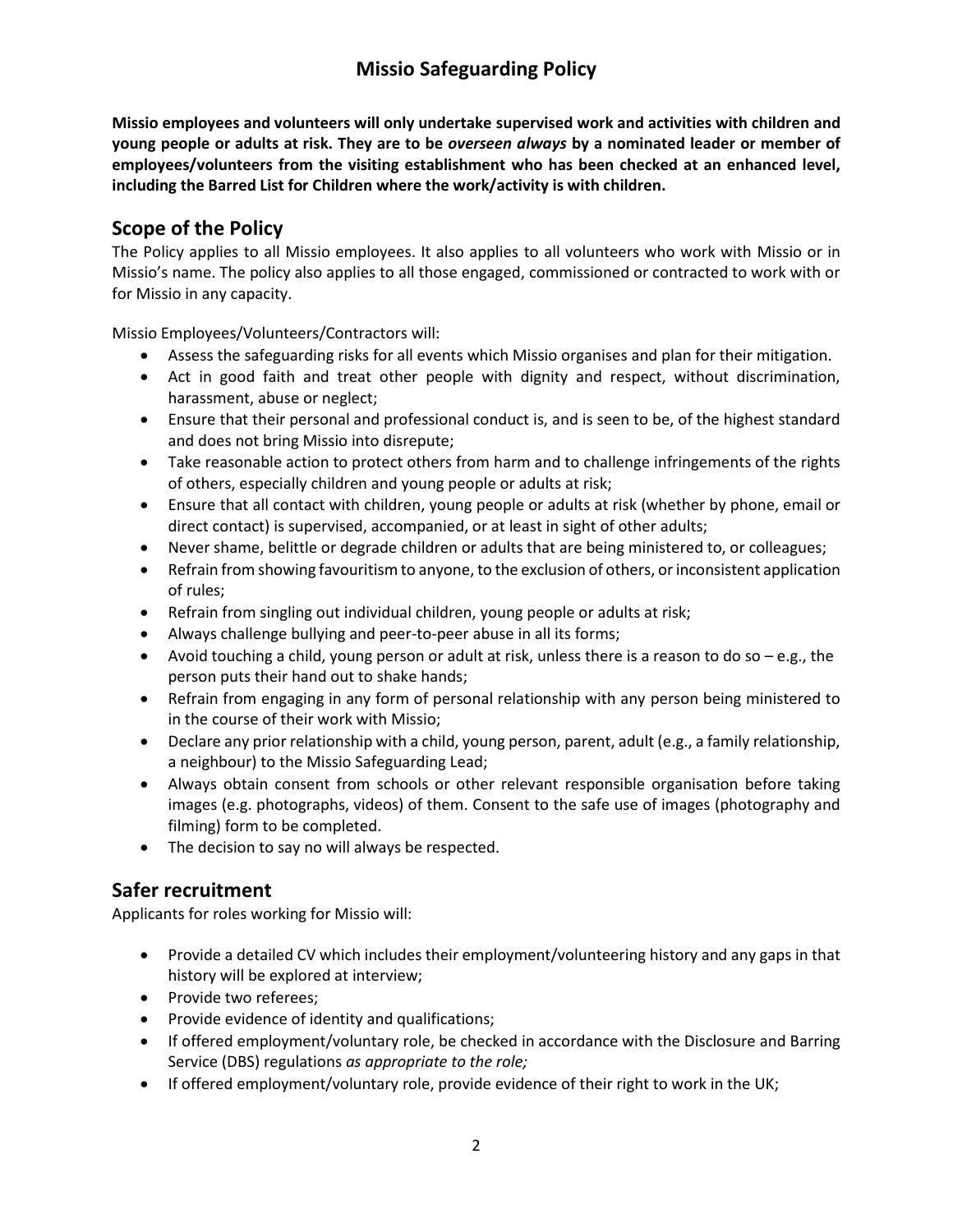• If appointed, employees/volunteers confirm they have received a copy of the Missio Safeguarding Policy and Procedure, and understand their role in safeguarding;

Missio maintains a single central record of recruitment checks undertaken.

### **Taking action to keep children, young people and adults at risk safe**

It is not Missio's role to investigate welfare concerns, or determine the truth of any disclosure or allegation made by any child or adult. All employees/volunteers however have a duty to recognise concerns and refer any concerns and allegations to the relevant person or authority. Accordingly, all concerns regarding the welfare of pupils will be discussed with the designated safeguarding lead with responsibility for safeguarding within the visited establishment.

#### **Responding to disclosure**

Disclosures or information may be received from pupils, adults, parents or other members of the public. We recognise that those who disclose such information may do so with difficulty, having chosen carefully to whom they will speak. Accordingly, all employees/volunteers will handle disclosures with sensitivity. Such information must be reported and employees/volunteers must immediately communicate what they have been told to the designated safeguarding lead with responsibility for safeguarding within the visited establishment and make a contemporaneous record. In all other situations, concerns and allegations must be reported to Nicky Pisa (Missio Fundraising & Communications Director).

Employees/volunteers must not make any attempts to investigate but must, wherever possible, listen, record and pass on information to the designated safeguarding lead of the visiting establishment in order that s/he can make an informed decision of what to do next.

Employees/volunteers will:

- Listen to and take seriously any disclosure or information as serious;
- Reassure the person that they have done the right thing and provide support as far as possible;
- Clarify the information and immediately make a written record of what the person has said using the exact wording as reported by the person. Do not substitute words. Include the date and time of the conversation;
- Try to keep questions to a minimum and of an 'open' nature e.g. 'Can you tell me what happened?' 'Is there anything else I should know?' rather than 'Did x hit you?';
- Try not to show signs of shock, horror, surprise or disbelief;
- Not express feelings or judgements regarding any person alleged to have harmed somebody;
- Not promise secrecy and will explain sensitively to the person that they have a responsibility to refer the information to the designated safeguarding lead. eg 'I'm going to talk to someone else that will be able to help us';
- Explain what will happen next that only those who 'need to know' will be told.

#### **Allegations made against employees/volunteers and volunteers of Missio**

Any disclosure (i.e. when a specific allegation of abuse is made against a named individual working for or on behalf of Missio) and/or suspicion (i.e. when concern is expressed about abuse that may have taken place or be in prospect) will always be followed up and acted upon swiftly. The welfare of the alleged victim will always be the paramount consideration, consequently any allegation will be reported to statutory authorities, e.g. Police for investigation.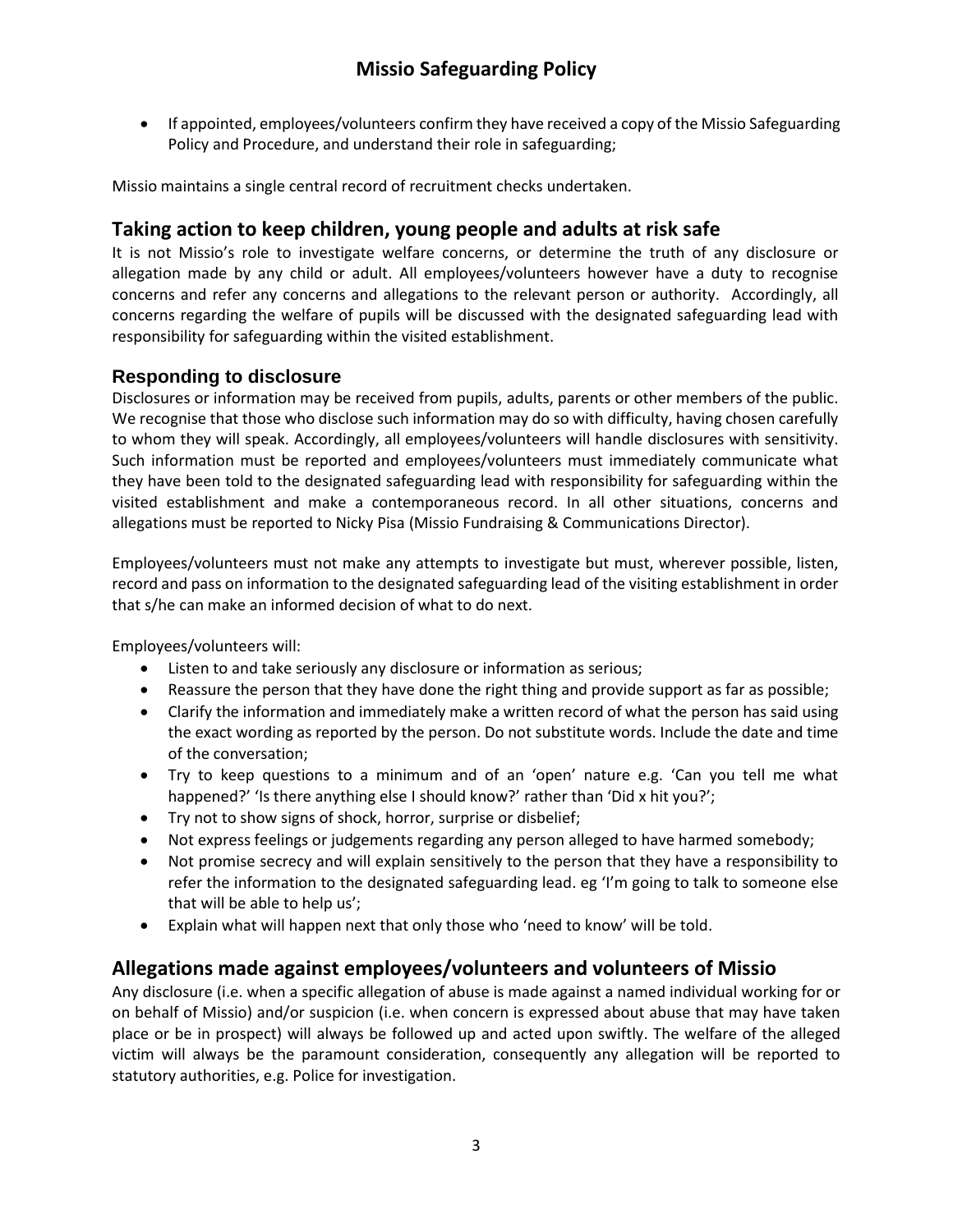Any information offered in confidence will be received on the basis that it will be shared with relevant authorities.

### **Reporting**

Missio's safeguarding leads are:

- Nicky Pisa, Fundraising & Communications Director contact details: nickypisa@missio.org.uk 020 7821 9755
- Claire Colleran, Education Outreach Officer contact details[: education2@missio.org.uk](mailto:education2@missio.org.uk) 020 7821 9755
- Richard Hopper, HR Adviser contact details: [richard@richardhopper.co.uk,](mailto:richard@richardhopper.co.uk) 07939 503616

If any employee or volunteer suspects abuse, or if a child or adult makes a disclosure, or if a person external to Missio reports to Missio a suspicion or allegation relating to Missio employees, volunteers or activities, including activities carried out in partnership with Missio by other organisations, the following steps must be taken:

- Immediately record the incident/concern or report;
- Pass the report to the Nicky Pisa, Fundraising & Communications Director and Richard Hopper, HR Adviser;

Nicky Pisa will assess and review within 24 hours. If urgent action is required to protect children or an adult at risk, this must be done immediately by contacting the Police. No employee or volunteer will prejudice their own standing or position within Missio by responsibly reporting potential or suspected child abuse.

#### **Investigating and responding to Reports**

In the event of a concern or allegation of abuse being reported, Missio will act immediately, prioritising the safety of the alleged victim, following the process set out below:

- 1. Nicky Pisa or in her absence Claire Colleran will assess and review within 24 hours.
- 2. They will assess the concern/allegation and decide next steps, including who else needs to be informed. This might include the Safeguarding officer/Headteacher in another organisation, responsible adult, a Catholic Church Safeguarding Co-ordinator and/or, if appropriate, relevant personnel in statutory agencies, such as the Police or Social Services. After taking advice, parents or carers will also be informed, if appropriate. Apart from this, careful confidentiality will be observed;
- 3. In addition to any actions taken by statutory authorities, and in accordance with said authorities, the meeting will instigate an investigation if it is thought there may have been a breach of organisational policy. The Missio HR Adviser will designate an investigating officer and will continue to guide and monitor the process;
- 4. An investigation will gather evidence and interview relevant parties in order to establish the facts and make recommendations about action needed to be taken in relation to the employee/volunteer, and where appropriate, recommendations about action in relation to policy and procedure changes where these are found to have contributed to the incident taking place. The process will seek to reinforce Missio's safeguarding procedures.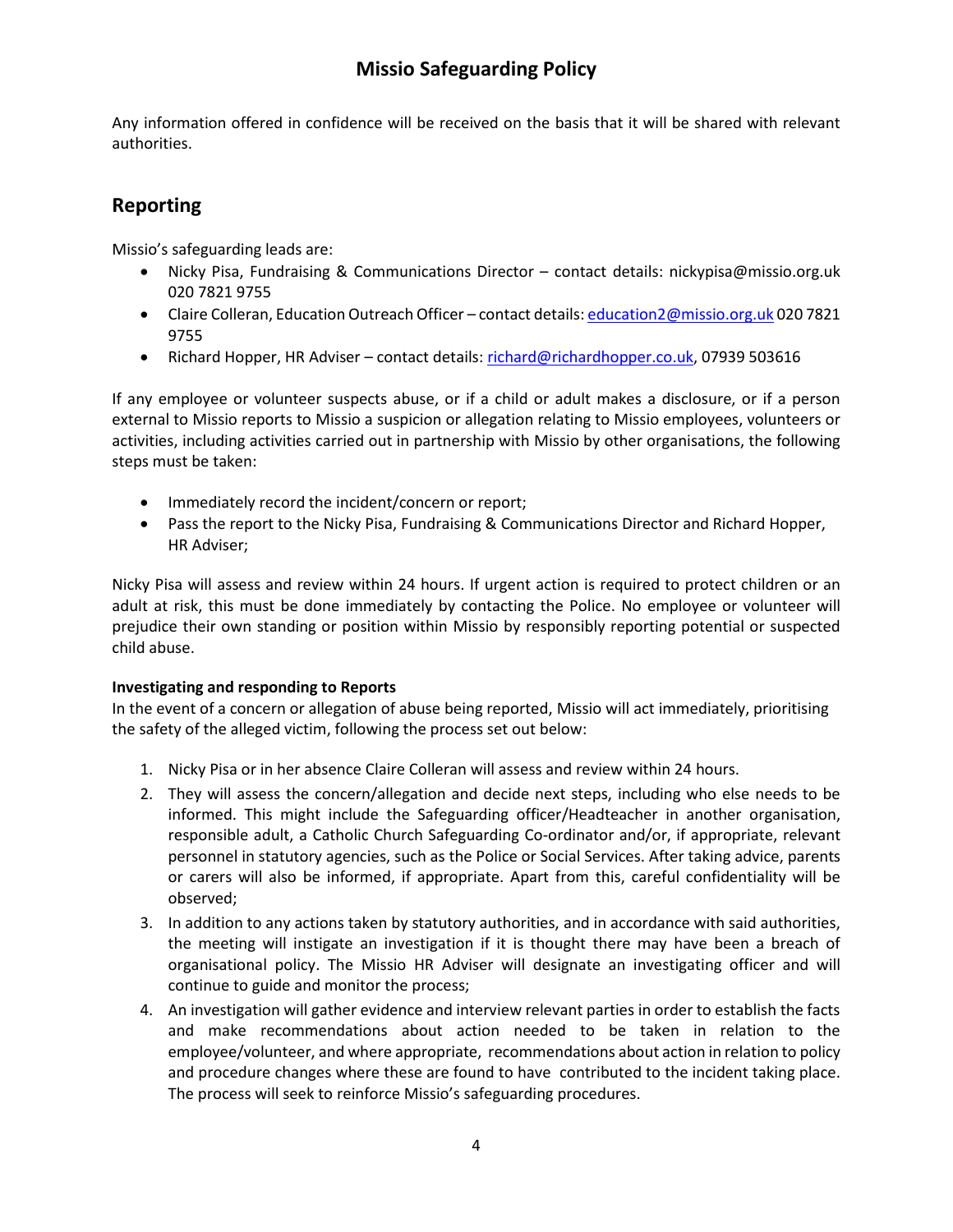5. Missio's National Director will be informed and updated regarding the progress and outcome of the investigation.

The subject of the complaint (alleged perpetrator) and all witnesses must co-operate fully and openly with internal and statutory investigations and hearings. Their confidentiality will be protected and information which could identify them will be shared on a 'need to know' basis only. Anyone who knowingly communicates confidential information about a case may be subject to disciplinary action.

Missio will be guided by the relevant statutory authority regarding the individual remaining in role whilst an investigation takes place. If removal from role is recommended by the relevant statutory authority and/or Nicky Pisa, in consultation with the Missio HR Adviser and National Director, this will be regarded as a neutral act and will not prejudice any internal investigation.

If a Missio employee is the subject of a safeguarding allegation they may be immediately suspended on full pay until an investigation has been completed subject to guidance from the relevant statutory authority. If a Missio volunteer is the subject of an allegation of abuse they will be withdrawn from their work until an investigation has been completed. Missio will inform the statutory authorities. In both cases, it should be made clear that suspension does not imply prejudgment of the investigation outcome but rather protects all parties while an investigation is undertaken.

If an unsubstantiated suspicion is expressed, the investigating officer will gather evidence in order to undertake a risk assessment and then take appropriate action, which may involve contacting statutory authorities.

#### **Confidentiality**

When speaking to a child or an adult in circumstances where there are concerns about significant harm to a child or an adult, full confidentiality cannot be promised. It may become necessary to share the information in the best interests of the child or adult at risk and/or to protect others as well as the person subject to the concerns. Information may need to be shared for a Child Protection Enquiry by Children's Social Care Services, and/or for a criminal investigation by the Police or for an adult investigation by Adult Social Care Services and/or in some circumstances it may be needed for action in the Courts or other legal proceedings or for insurance reasons.

Confidentiality is often confused with secrecy and remaining anonymous in reporting and referring. Anonymity can be agreed where the report is coming from a parishioner or member of the public and is being passed to the public agencies through an employee/volunteer of Missio, but only with their agreement and in agreement with the public agency e.g. the Police or Children's Social Care Services / Adult Social Care Services. Total anonymity cannot be guaranteed as the circumstances may develop into a criminal process.

If there are concerns about the safety of the person reporting, this must be clearly recorded and taken into full account when reaching an agreement with the Social Care Services and the Police.

Where a person in a formal role within Missio raises a concern or reports an allegation of abuse, they cannot do so anonymously.